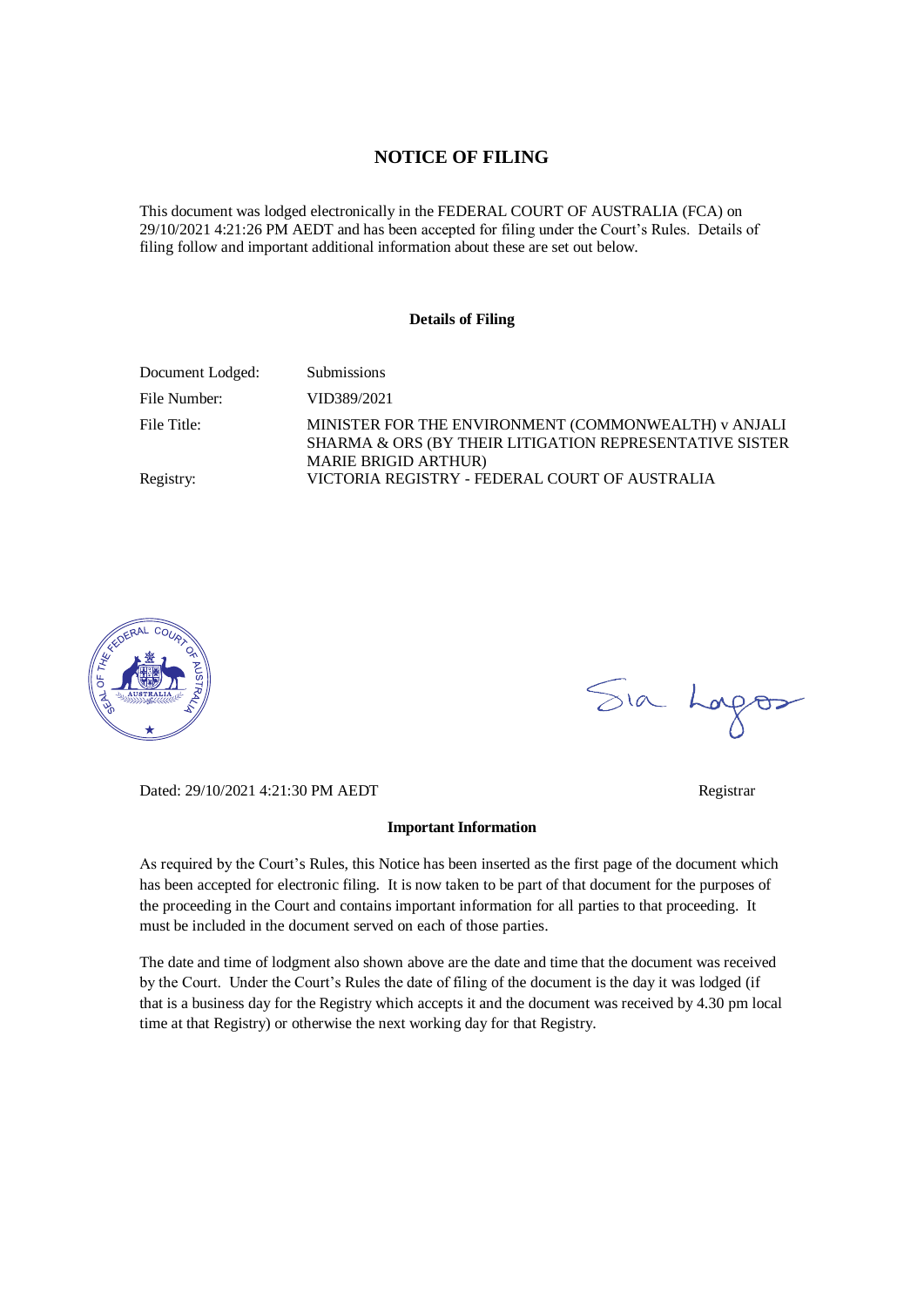

FEDERAL COURT OF AUSTRALIA **No. VID 38** DISTRICT REGISTRY: VICTORIA DIVISION: GENERAL

On appeal from a Single Judge of the Federal Court of Australia

**MINISTER FOR THE ENVIRONMENT** Appellant

**ANJALI SHARMA** First Respondent

**ISOLDE SHANTI RAJ-SEPPINGS** Second Respondent

**AMBROSE MALACHY HAYES** Third Respondent

**TOMAS WEBSTER ARBIZU** Fourth Respondent

**BELLA PAIGE BURGEMEISTER** Fifth Respondent

**LAURA FLECK KIRWAN** Sixth Respondent

**LUCA GWYTHER SAUNDERS** Seventh Respondent

## **RESPONDENTS' SUPPLEMENTARY SUBMISSIONS ON**  *SMITH v FONTERRA CO-OPERATIVE GROUP LTD* **[2021] NZCA 552**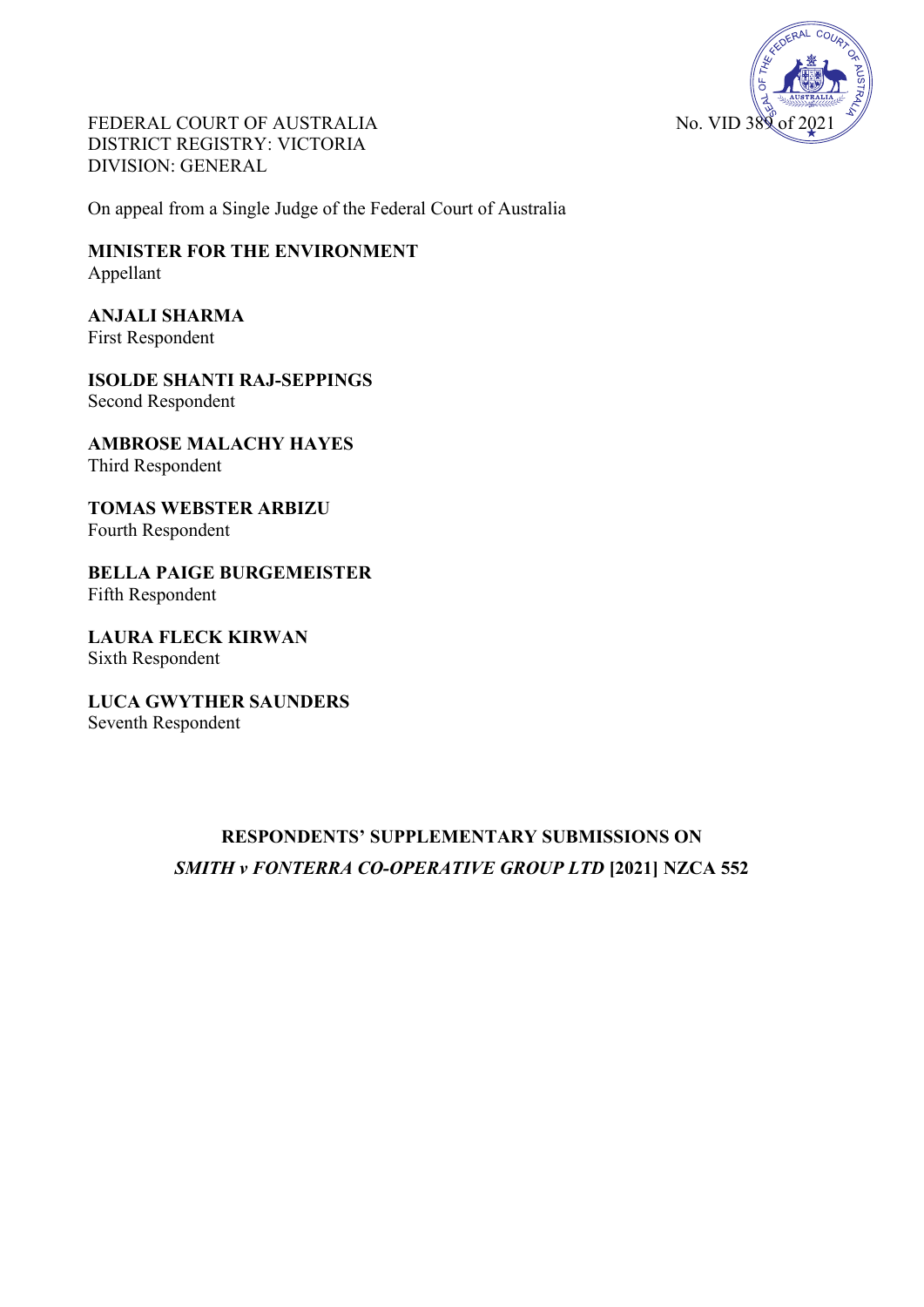- 1 In *Smith v Fonterra Co-operative Group Ltd* [2021] NZCA 552 (*Smith*), an elder of Ngāpuhi and Ngāti Kahu and the climate change spokesperson for the Iwi Chairs Forum brought claims in tort against seven New Zealand companies, the activities or products of which caused greenhouse gases to be released into the atmosphere (at [3]). His claim in negligence alleged that each of the respondents owed him (and persons like him) a duty to take reasonable care not to operate its business in a way that would cause him loss by contributing to dangerous anthropogenic interference with the climate system (at [94]). The Court of Appeal upheld the High Court's decision to strike out the claim in negligence.
- 2 *Smith* is distinguishable for the following reasons.
- 3 First, the New Zealand legislature had enacted a comprehensive legislative framework to address climate change (discussed further below), and to superimpose a common law duty of care was likely to cut across that framework, not enhance or supplement it (at [30]–[33]). In other words, the legislature has entered the field. What Australian law would describe as "incoherence" therefore arose directly between the posited duty of care and the statutory regime, and this issue permeated the judgment (see, eg, [33]). The courts would have a "meaningful role" — to support and enforce the statutory scheme (at [35]). Given that legislative context, it is unsurprising that the Court of Appeal referred to the American authorities cited in footnote 5 of the judgment. Those cases were also decided in the context of a comprehensive legislative framework to address greenhouse gas emissions. By contrast, the EPBC Act does not (and does not purport to) regulate greenhouse gas emissions in any comparable way.
- 4 Second, the claim was brought by Mr Smith against only seven companies. However, those being indistinguishable from any other, in effect, the claim represented an attempt to have the court impose on all private companies and individuals a duty of care owed to every person in New Zealand (at [18]–[19]). Further, each established by evidence that it was operating within all relevant statutory and regulatory requirements (at [9]). In *Sharma*, the primary judge correctly rejected an argument that the conclusion the Minister for Environment owed a duty necessarily entailed a duty owed by Whitehaven, or other private companies whose activities caused greenhouse gas emissions. Even if *Smith* were to be accepted as the correct result in a claim by an Australian adult against Australian companies operating in accordance with valid legislative and administrative requirements, that would not require rejection of the duty the primary judge found was owed by the Minister of Environment to Australian children. Rather,